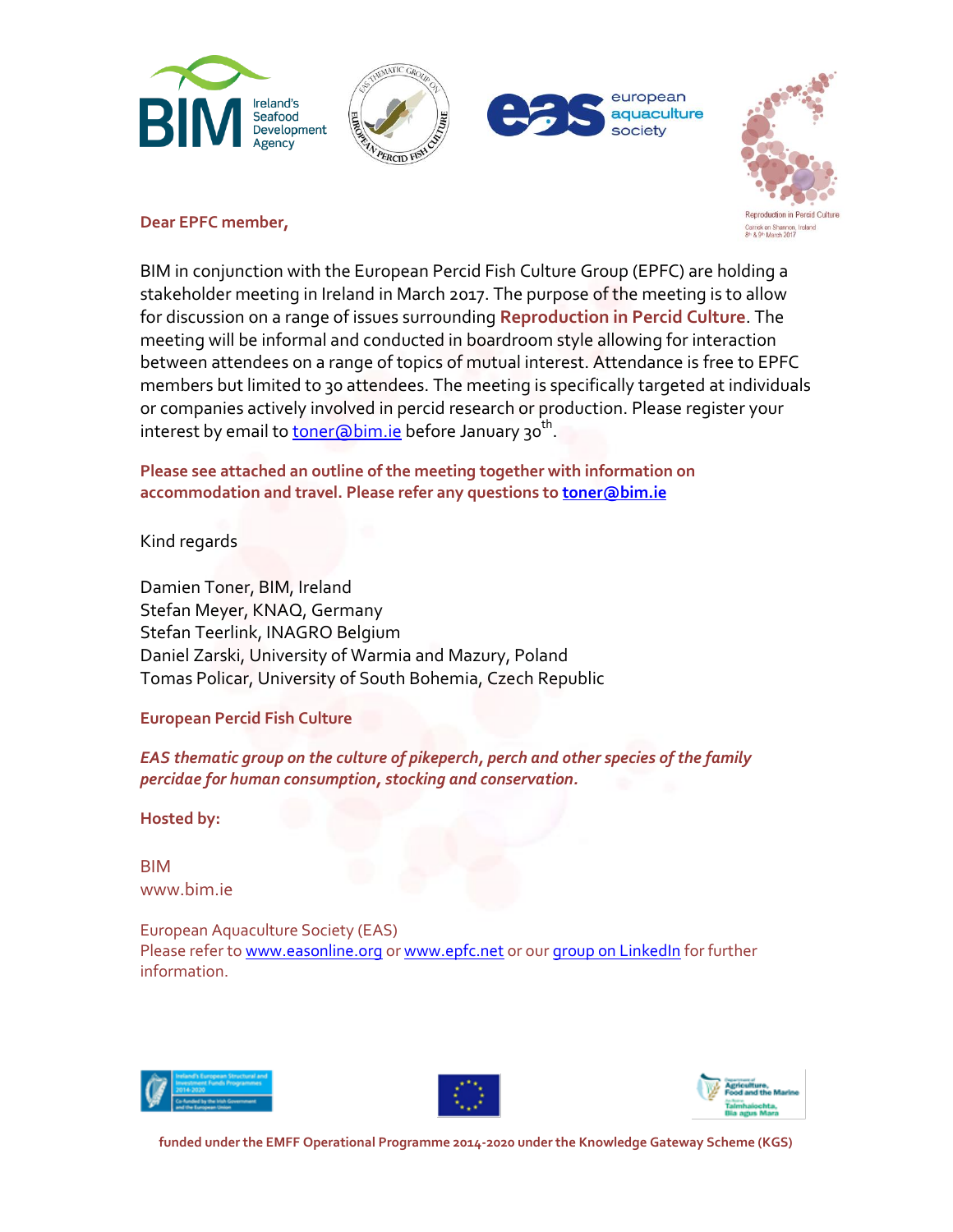







Carrick on Shannon,<br>8ª & 9ª March 2017

**Reproduction in Percid Culture**

**Carrick on Shannon, Ireland 8 th & 9 th March 2017**

**Wednesday 8 th March**

9:00 Registration 9.30 Welcome, Damien Toner BIM

**9.45 Session 1: Participant overview; Chair: Stefan Meyer, KNAQ.**

An outline of participant activities. Each participant will have a short time to outline activities and future goals.

11.30 Coffee break

**11.45 Session 2: Broodstock Management; Chair: Tomas Policar, Unversity of South Bohemia.**

Topics covered will include: What are the ideal system designs and management practices that contribute to healthy broodstock? What role will genetics have in broodstock management? How best to manage out of season spawning.

Lunch 1.30 – 2.00pm

**2.00pm Session 3: Spawning Management; Chair: Daniel Zarski, Unversity of Warmia and Mazury.**

Topics covered will include: What are the ideal system designs and management practices for spawning? What role will hormone use have in spawning management?

**Dinner 7.30pm**





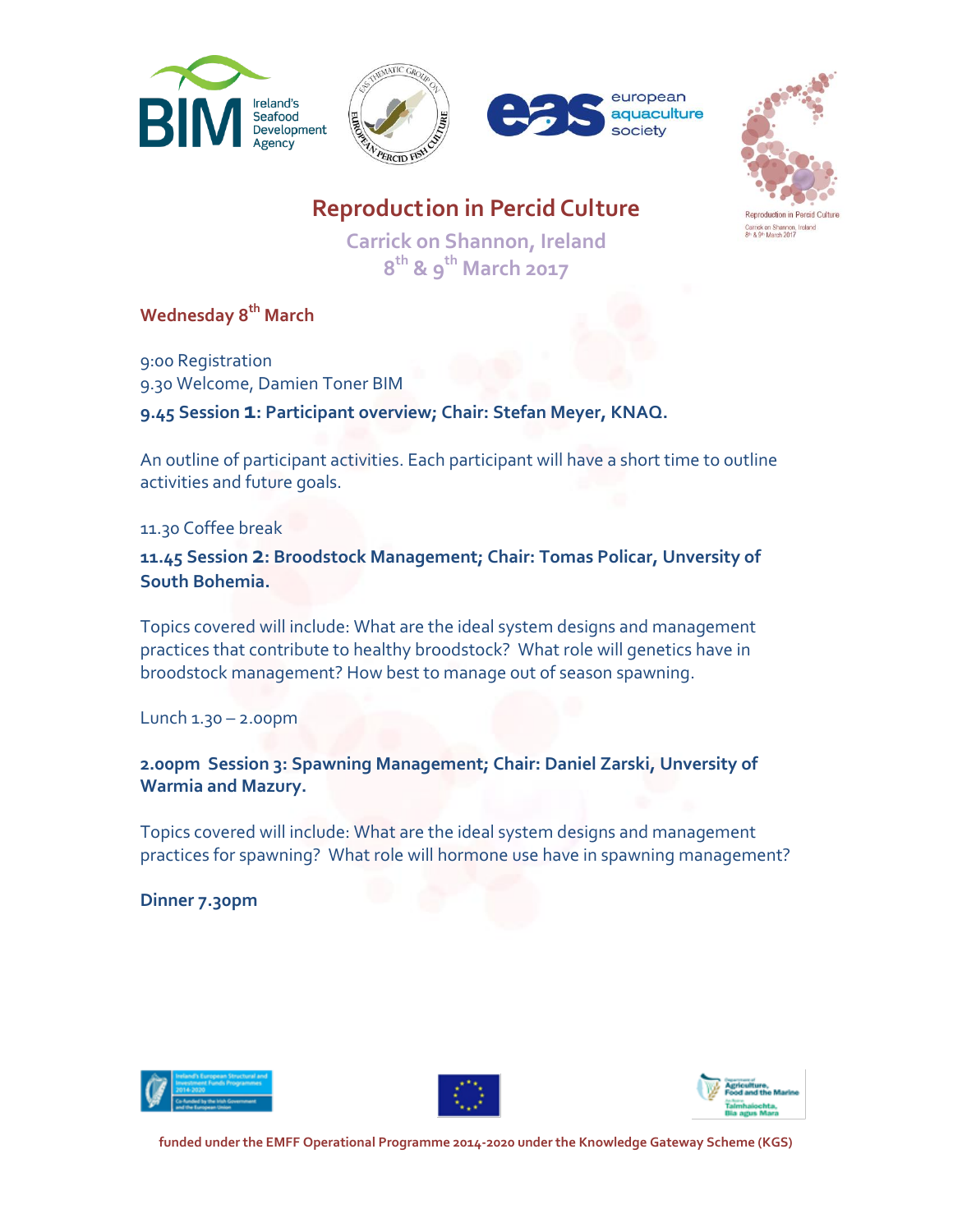







**Thursday 9 th March**

## **9.00- 11.00 Farm visit Keywater Fisheries Ltd**

A visit to Keywater Fisheries perch hatchery in Cloonloo, Sligo.

# **12.00 -1.30 Session 4: Larval Management; Chair: Stefan Teerlinck, INAGRO.**

What system design and protocol is best for larval management and production. What nutrition works best for larvae and system. How to improve weaning and survival. Control of bacterial populations in systems.

Lunch 1.30 – 2.00pm

**2.00pm Session 4 contd**

# **3.30pm Meeting Closing Remarks**

## **Information**

The meeting will take place in one of Ireland's most beautiful towns. Situated on the River Shannon, Carrick on Shannon is a popular tourist destination with plenty of Irish Pubs and live music.

## **Accommodation:**

The workshop will take place in the Landmark Hotel, Carrick on Shannon <http://www.thelandmarkhotel.com/>

A special B&B rate of €79 per person per night is available in the Landmark. A number of rooms have been block booked for the meeting. Please contact hotel directly and mention reference"120386" to avail of discount.

A number of other accommodation options are available in the town <http://www.mycarrick.ie/>

## **Food:**

Lunch on  $8^\text{th}$  &  $9^\text{th}$  March and Dinner on  $8^\text{th}$  March provided. Please let us know of any dietary requirements.